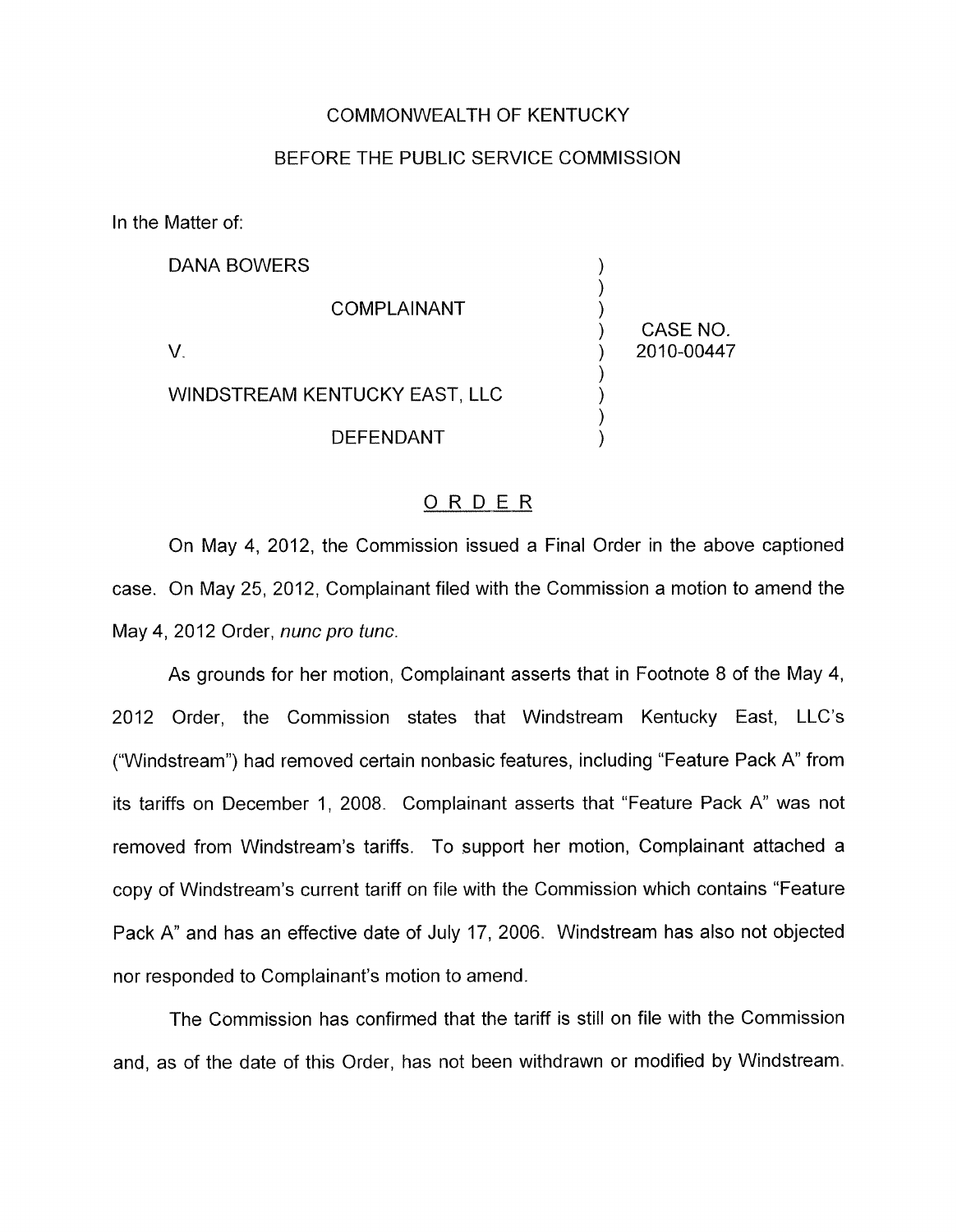Therefore, the Commission's statement in Footnote 8 of the May 4, 2012 Order that "Feature Pack A" had been removed is erroneous. Based on the foregoing, the Commission finds that Complainant's motion should be granted and IT IS THEREFORE ORDERED, *nunc pro tunc,* that:

1. Footnote 8 of the May 4, 2012 Order is amended to read as follows:

It is undisputed that Ms. Bowers receives nonbasic services. Windstream admits that the service she receives, "Feature Pack A," was included in pre-July 12, 2006 tariffs on file with the Commission. (Weeks Direct testimony pp.8-9.)

2. The second paragraph on page 17 of the May 4, 2012 Order is amended

to read as follows:

For the first issue, we agree with the FCC in Irwin Wallace that a surcharge to recover a tax must be filed in a tariff before a utility can recover the charge. However, we add the caveat that this requirement applies only to basic services and nonbasic services that are in tariffs filed with the Commission prior to July 12, 2006. If a utility files a subsequent tariff for nonbasic services, or does not maintain tariffs for nonbasic services with the Commission, then the surcharge need not be tariffed.

By the Commission



 $\overline{ATTEST}$ : *P-*

Executive Director